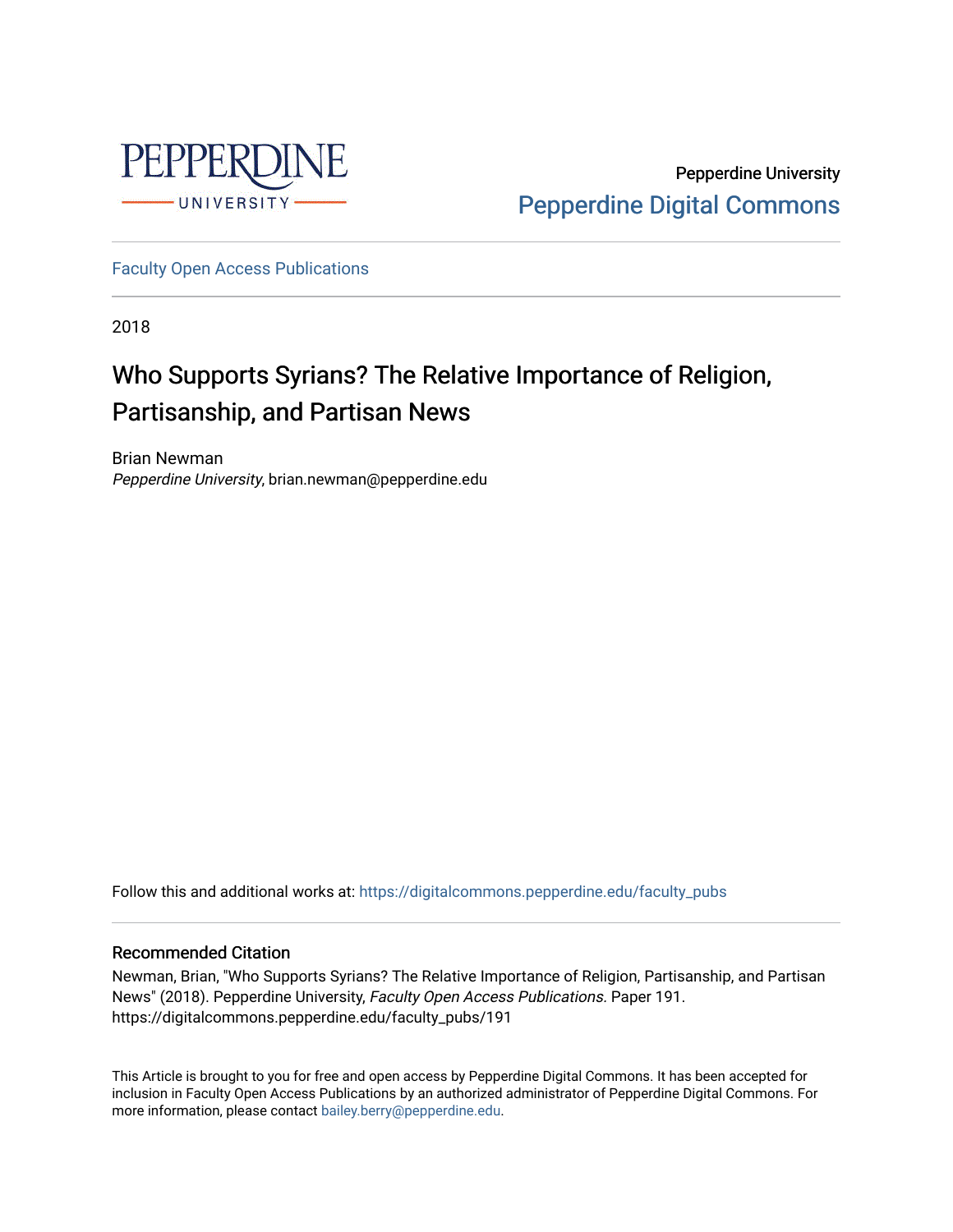## **Who Supports Syrians?**

## **The Relative Importance of Religion, Partisanship, and Partisan News**

Brian Newman *Pepperdine University*

Per Cambridge University Press:

This article is published in *PS: Political Science and Politics*.

<https://doi.org/10.1017/S1049096518000562>

Newman, Brian. 2018. "Who Supports Syrians? The Relative Importance of Religion, Partisanship, and Partisan News." PS: Political Science and Politics 51(4): 775-781.

All end-users of this article may only make use of the article for private research and study and may not distribute it further.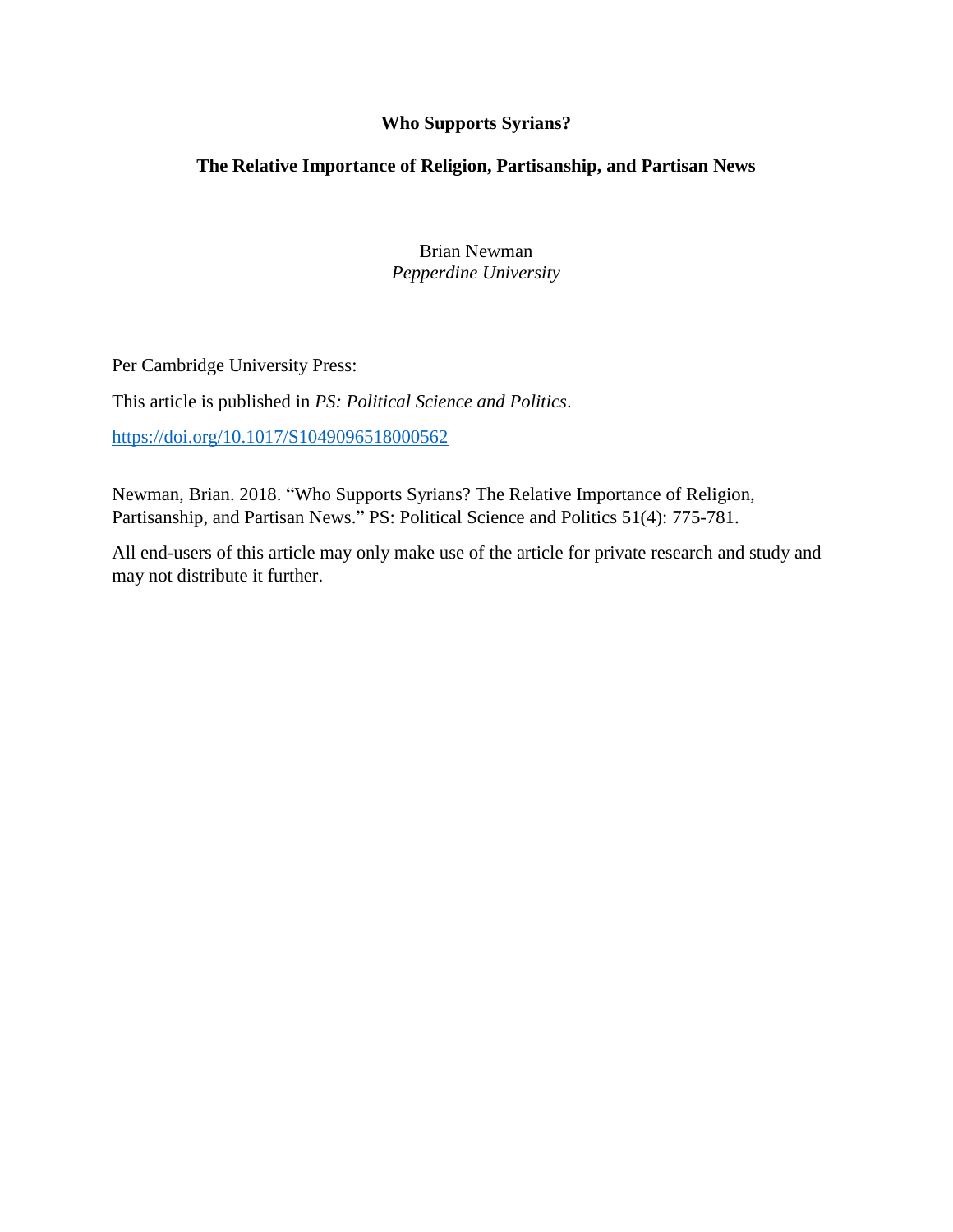#### **Abstract**

Who supports allowing Syrian refugees into the U.S.? As a candidate Donald Trump clearly opposed doing so. In contrast, religious leaders across the broad spectrum of religious traditions in the U.S. have drawn on sacred texts to call their people to action in response to the Syrian refugee crisis. Many explicitly ask the U.S. government to resettle Syrian refugees in the U.S. Thus, many Republicans may have experienced cross-cutting pressures. Analyses of three surveys from 2015 and 2016 find that party identification, ideology, support for Trump, partisan news consumption, religious service attendance, age, and education predict support for bringing Syrian refugees to the U.S. Overall, the partisan and ideological variables were far more predictive of attitudes than were religious variables. These results raise important questions about refugee politics and contexts in which religious forces conflict with partisan and ideological forces.

Key words: refugees, refugee crisis, religion and politics, partisan media

Word count (main text, footnotes, references, tables, and figures): 3,644

Brian Newman is Professor of Political Science at Pepperdine University. He can be reached at [Brian.Newman@pepperdine.edu.](mailto:Brian.Newman@pepperdine.edu)

The author would like to thank Chris Soper for his suggestions.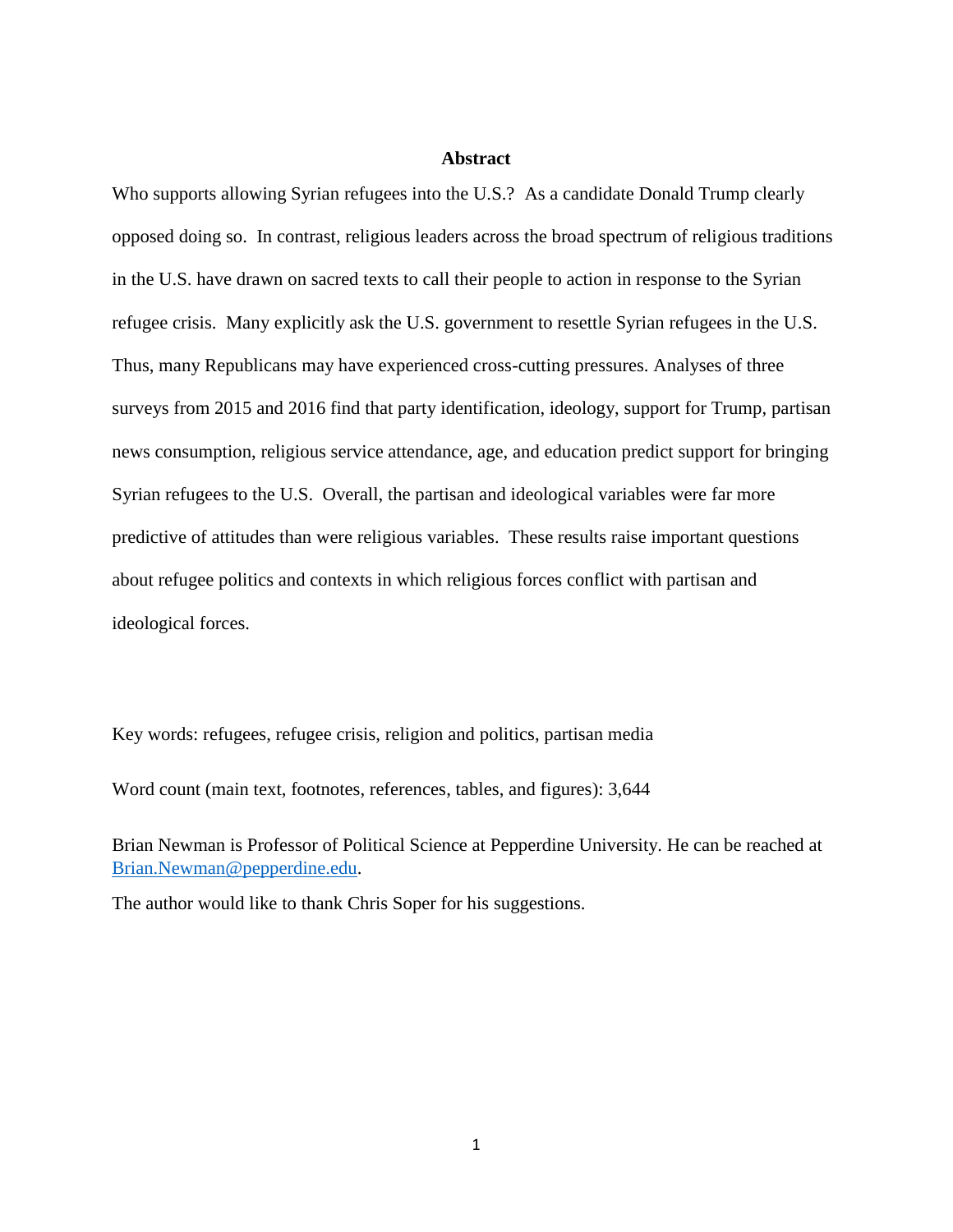As a candidate, Donald Trump's views on Syrian refugees left little to the imagination. In the final debate he called Syrian refugees "definitely, in many cases, ISIS-aligned...the great Trojan horse."<sup>1</sup> Religious leaders in the U.S. struck a different tone. While religious groups vigorously debate each other on all kinds of issues (e.g., abortion, capital punishment, climate change, immigration, Israel/Palestine, rules for bathrooms and wedding cakes), on the Syrian refugee crisis, leaders across religious traditions invoked sacred texts to stake out similar positions. Statements from Catholic, Presbyterian, Pentecostal, Methodist, Episcopalian, Lutheran, Mormon, Jewish, and Muslim groups all provided explicitly religious arguments for supporting refugees. Many specifically argued for bringing more Syrian refugees into the U.S. (see web appendix for details).

Even evangelical groups and their leaders, often among the most politically conservative voices in American politics, joined the chorus, potentially cross-pressuring evangelical Republicans. The National Association of Evangelicals asked Congress to "expand expedited resettlement in the U.S. of vulnerable Syrian refugees."<sup>2</sup> The Southern Baptist Convention, the largest evangelical denomination and a conservative bulwark, issued a resolution in 2016 supporting refugee resettlement in the  $U.S.^3$  To be sure, some evangelical leaders opposed resettling Syrian refugees in the U.S. Most notably, Franklin Graham, CEO of the evangelical relief organization Samaritan's Purse and the son of the revered evangelist, Billy Graham, supported Trump's executive order temporarily suspending the refugee resettlement program. Still, evangelical leaders overwhelmingly broke with Graham, as more than 500 evangelical pastors and leaders signed an open letter to "call on President Trump and Vice President Pence to support refugees" published in the *Washington Post* (Weber 2017). As Emma Green (2017) put it, "from religious leaders' perspectives, backlash against Trump's immigration policy may be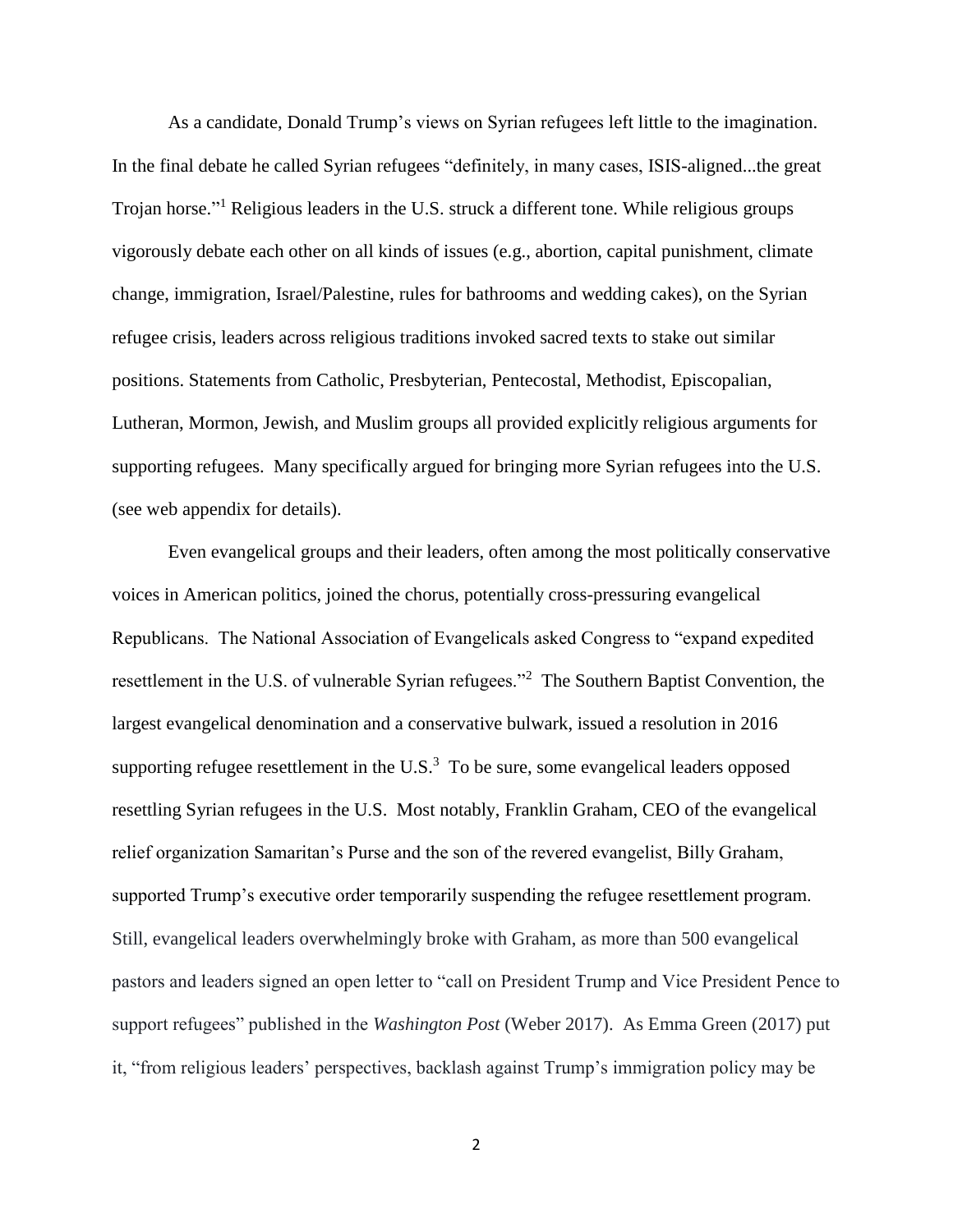the most ecumenical issue in America right now."

For many issues, partisan and religious forces align. For example, evangelicals can encounter conservative religious cues on a host of issues (e.g., abortion, religious liberty, LGBT rights) that match the conservative messages from Republican sources. However, on the question of letting Syrian refugees into the U.S., religious elites' generally pro-refugee messages ran counter to many conservative and Republican voices, especially Donald Trump's. In this case, what is the relative importance of explicitly political forces like party identification and ideology *vis-à-vis* religious forces? Exploring this question provides a first step toward understanding who supports bringing Syrian refugees to the U.S. We know relatively little about the underpinnings of attitudes toward Syrian refugees in the U.S. Given the scale of the refugee crisis, its impact on global politics, and the political significance of Trump's executive orders limiting refugee resettlement in the first months of his administration, refugee politics deserve scholarly attention.

#### **Religious and Partisan Forces**

Religion directly and indirectly shapes public opinion on a variety of social, economic, and foreign policy issues (see Guth 2013; Jelen 2009; Wilson 2009) often by highlighting values, information, and cues relating to those issues. Values, information, and cues can be transmitted and reinforced via statements from clergy or other leaders during services or in religious media outlets. However, while clergy can shape the laity in some ways, direct influence is often limited (Djupe and Calfano 2013; Djupe and Gilbert 2009). Cues from interactions with co-religionists at worship services and in less formal gatherings associated with the local house of worship can often be more influential (Djupe and Calfano 2013; Djupe and Gilbert 2009).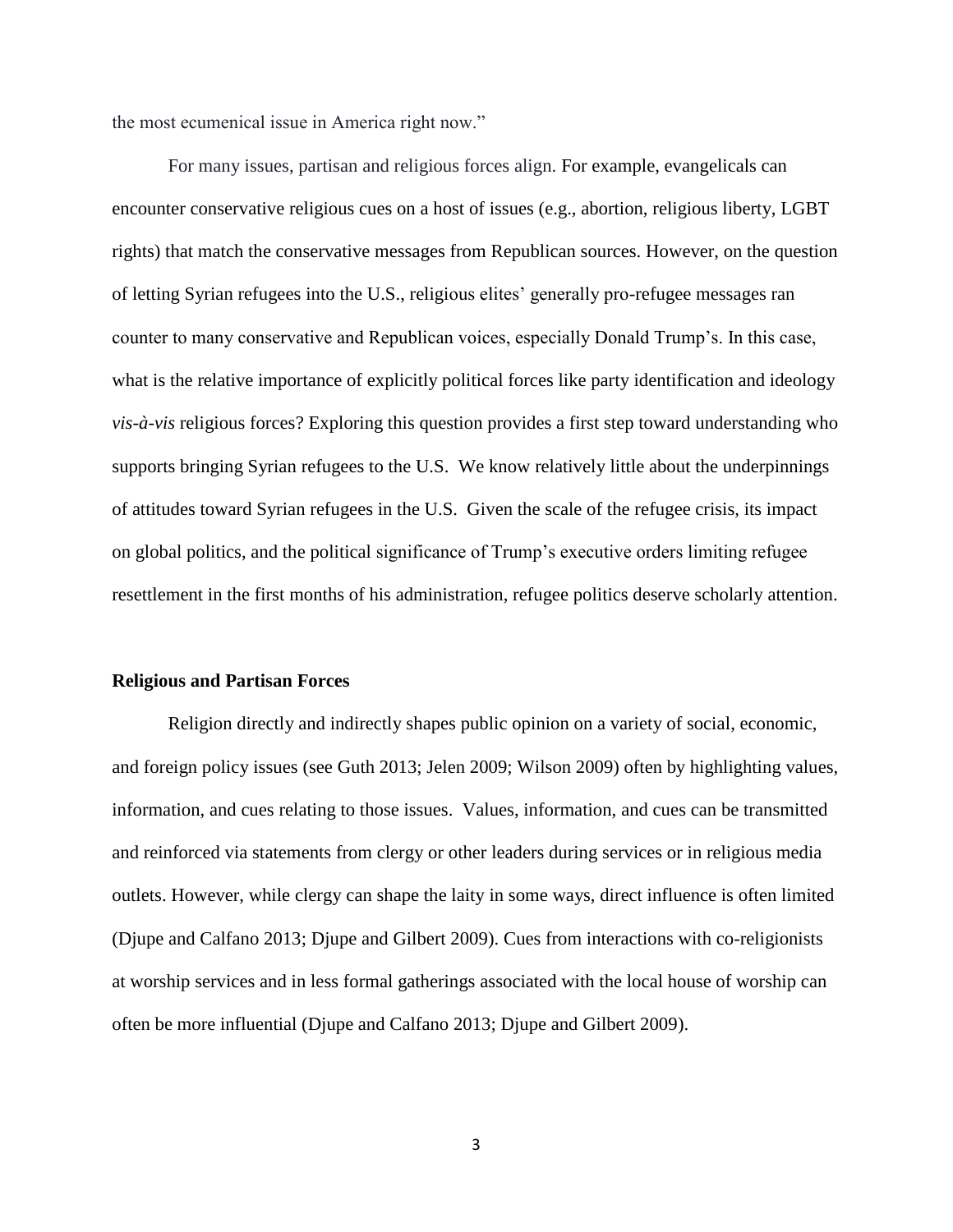Of course, political forces like party identification, ideology, and affect toward political leaders powerfully influence views on a variety of issues as well (e.g., Abramowitz 2010). Thus, I expect those identifying as Republican, conservative, and/or Trump supporters to be less likely to approve of bringing refugees into the U.S. Given the almost universally pro-refugee messages from religious leaders across traditions, I expect few differences in attitudes toward refugees across religious traditions.<sup>4</sup> In addition, I expect that, all else equal, people who regularly attend worship services will be more favorable toward allowing refugees into the country. Regular attenders are presumably the most likely to encounter pro-refugee messages because they may hear such messages during services. Attendance may also proxy engagement with their tradition's leaders and members outside services (e.g., via religious media and informal meetings with co-religionists). Regular attenders may also hold more strongly to values that encourage sympathy for refugees, the same values that may be animating leaders' pro-refugee statements. Given that leaders from a variety of traditions voiced pro-refugee messages, I expect regular attenders to be more favorable toward refugees regardless of religious tradition.

Despite broad consensus among religious leaders, mass opinion broke down along religious lines. Table 1 shows support for allowing Syrian refugees into the U.S. across three surveys. A Pew Research Center poll from September, 2015, just after Obama committed to allowing 10,000 Syrian refugees into the country, asked respondents whether they approved of allowing more Syrian refugees into the country (see web appendix for details on measures). The table shows the percentage who approved, using Pew's religious tradition measures. The survey finds big religious differences, with approval ranging from 70% of Jewish respondents to 31% of white evangelical Protestants. Despite religious leaders' calls for supporting the Syrian refugees,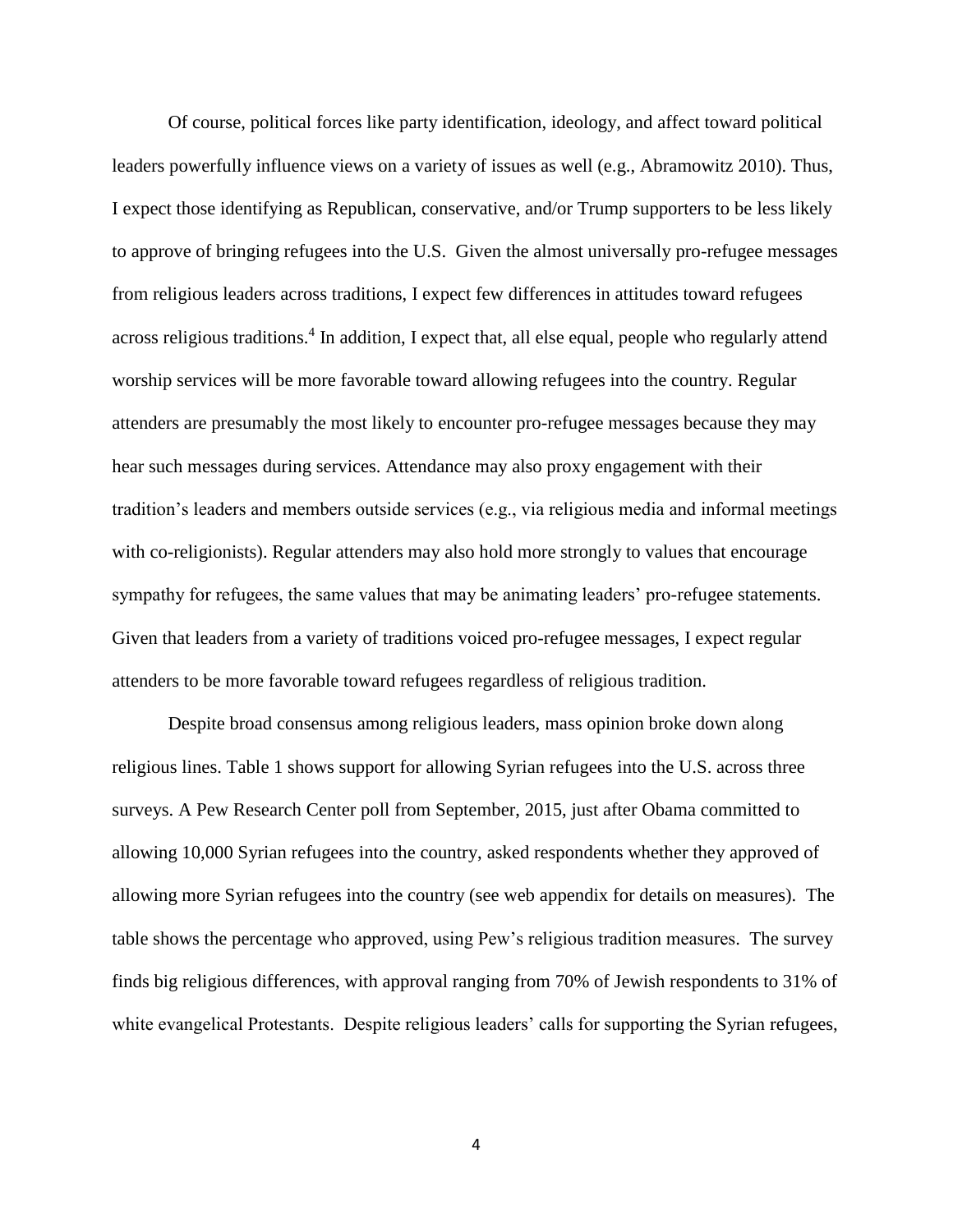those unaffiliated with any religion were more supportive than those among many of the U.S.'s major religious traditions.

The table also presents findings from two American National Election Studies (ANES) surveys, the pilot study conducted in January of 2016 and the Time Series pre-election study fielded September through the day before the election. The surveys asked how much respondents favor or oppose (or neither) "allowing Syrian refugees to come to the United States," creating a 7-point scale with strongest opposition at the scale's low end. Means for religious traditions (constructed to match the Pew study as closely as possible) varied considerably. White evangelical Protestants were the least supportive of allowing Syrian refugees into the country, with a mean about .75 points lower than the overall mean, while the religiously unaffiliated were among the most supportive, with a mean about half a point higher than average.

These differences mostly disappear when controlling for political variables. Using the Pew survey, I estimated a probit model of approval of allowing more Syrian refugees into the U.S. as a function of religious (religious tradition and attendance at a local house of worship), political (party identification, ideology, support for Donald Trump), and demographic variables (college education, age, income, and race/ethnicity). The religious traditions, education, race/ethnicity, and age variables are indicator variables that are mutually exclusive and exhaustive within the relevant category. Party identification and ideology are coded such that higher scores are Republicans and conservatives. Support for Trump equals 1 if the respondent listed Trump as their first or second choice for the Republican nomination and 0 otherwise.

The ANES models take the 7-point scale described above as the dependent variable and use the same independent variables with the exception of support for Trump—these models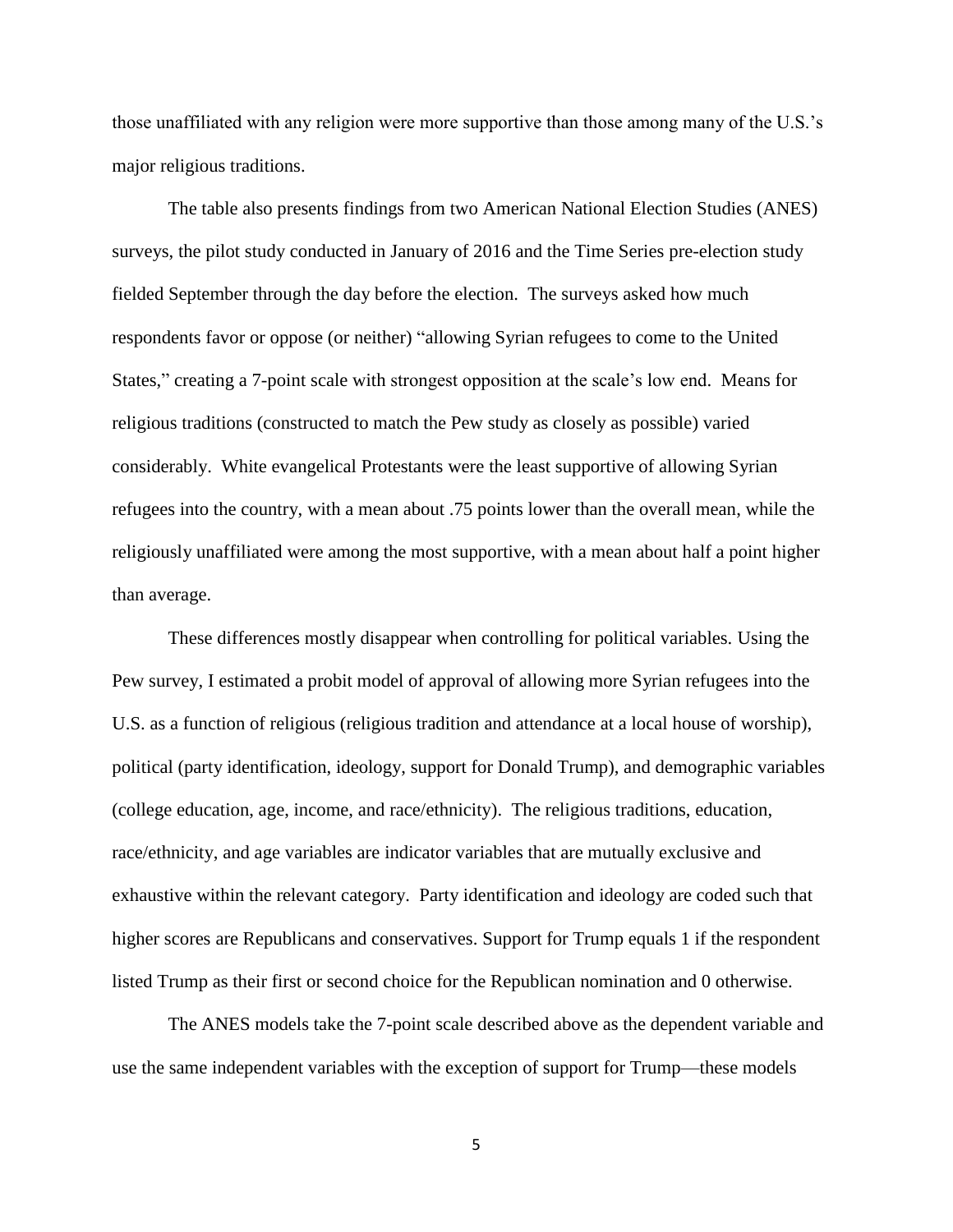include respondents' feeling thermometer rating of Trump rather than respondents' preference for the Republican nomination. I estimated the model using OLS for ease of interpretation but ordered probit models generate similar results.<sup>5</sup> I recoded all independent variables to a 0-1 scale.

The results support expectations. In all three surveys, Republicans, conservatives, and Trump supporters were significantly less supportive of resettlement. Consistent with other surveys, those with college degrees and younger people were more supportive.<sup>6</sup> Compared to a pure independent, moderate, with mean support for Trump in the ANES pre-election survey, the model estimates a strong Republican, strong conservative giving Trump an 85 rating (90<sup>th</sup>) percentile) would be 2.4 points lower on the 7-point scale.

As expected, holding party identification, ideology, Trump support, education, and age constant, relatively few differences remain across religious traditions. In the Pew survey, Mormons and the religiously unaffiliated were significantly more likely to approve than others. In the ANES pre-election survey, Mormons, Catholics who were not white or Hispanic, and respondents affiliated with smaller religious traditions in the U.S. were significantly more favorable toward refugees than average (the same was true for adherents of smaller religions in the pilot study). No other religious tradition's parameter estimate was statistically significant at even the .10 level. That is, conservative evangelical Republicans appear no different from other conservative Republicans on this issue. Conservative Republican White Catholics likewise appear indistinct from other conservative Republicans. And so on. The LDS community stands out from other traditions in two of the three surveys, a point I return to below.

Yet religion still plays the anticipated role, as those who regularly attend religious services tend to be more supportive of refugees. However, the magnitude of religion's predictive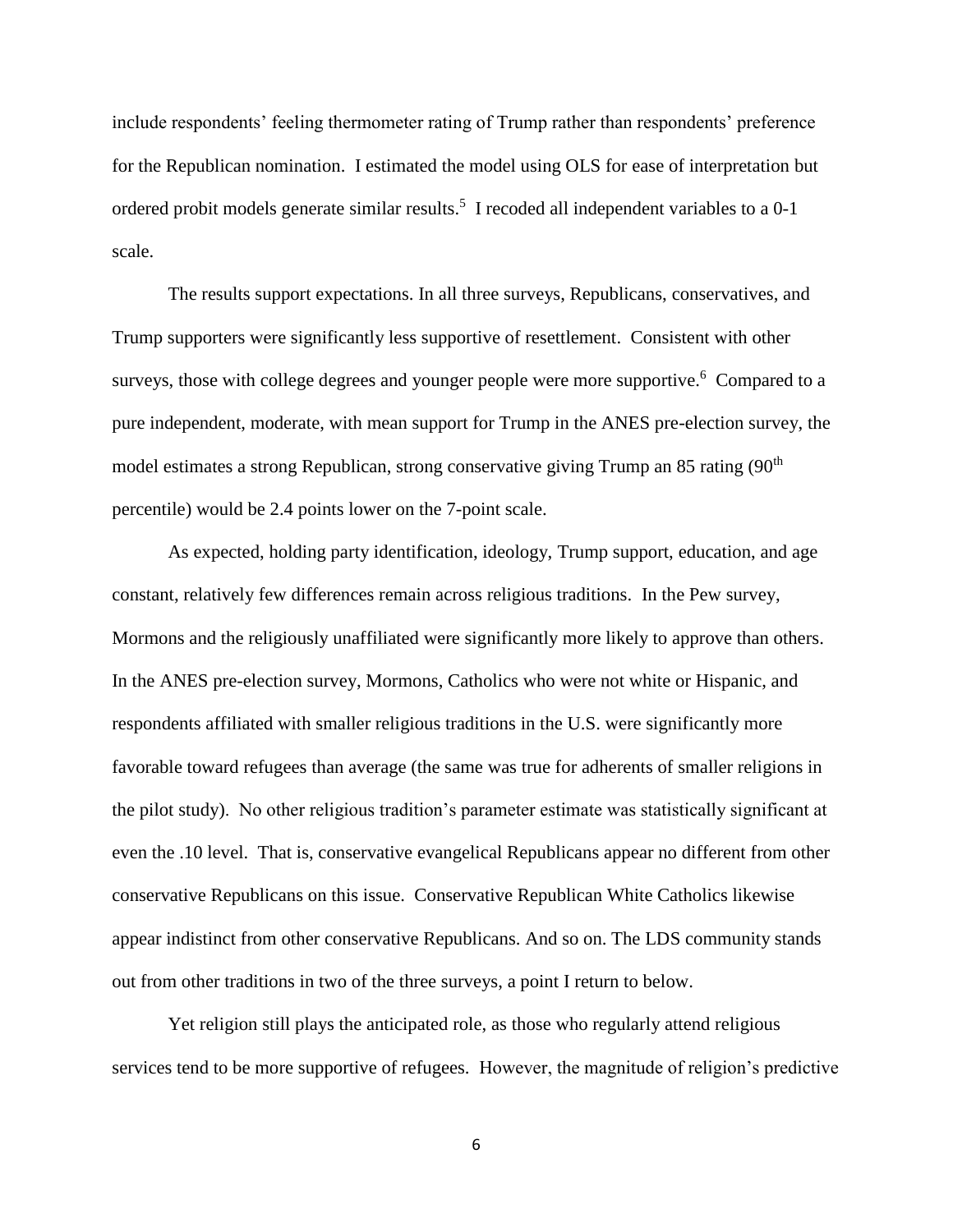impact is much smaller than that of the political variables. Compared to non-attenders, those who attend more than once a week were 11 percentage points more likely to support allowing Syrian refugees into the U.S. in the Pew survey and about .45 points more supportive on the ANES 7 point scale. This .45 point difference pales in comparison to the 2.4 point difference associated with partisan differences noted above. I examined whether the attendance estimate differed across religious traditions via interactions between attendance and religious tradition. I found that it did not (see web appendix).

### **Partisan News**

The ANES pre-election survey allows a closer look at two sources of partisan cues: Fox News and MSNBC. According to data from GDELT's Television Explorer database, from September 1, 2015 to November 8, 2016, Fox News mentioned "refugee" or "refugees" on average 16 times a day, while MSNBC mentioned the terms 12 times a day.<sup>7</sup> Viewers of either source would have presumably encountered discussion of refugees various times during the campaign. Although a full content analysis of coverage is beyond the scope of this paper, it seems safe to assume that Fox News coverage was generally opposed to allowing Syrian refugees in the U.S. and that MSNBC was more favorable. Fox News mentioned refugees within four sentences of "terrorism," "terrorist," or "threat" 1,352 times during the same period, compared to 874 times for MSNBC. In contrast, refugees were mentioned in proximity to "humanitarian," "victim," or "victims" 1,375 times on MSNBC and only 979 times on Fox News.

ANES pre-election respondents who said they heard about the presidential campaign on television were given a list of television shows and asked to indicate which shows they watch at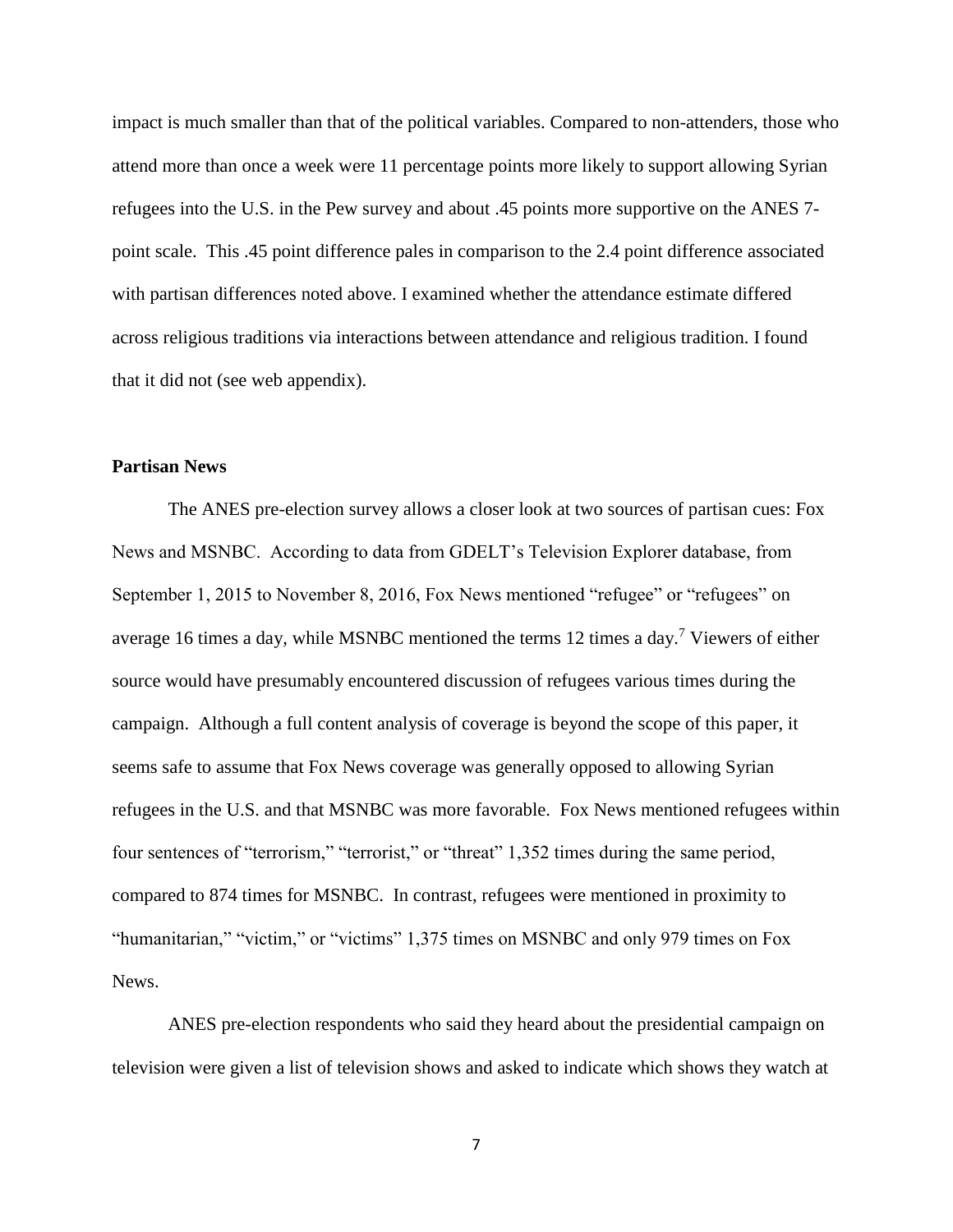least once a month. I created an indicator variable for respondents who watched Hannity, The O'Reilly Factor, or The Kelly File, each of which aired on Fox News. I created another indicator variable for respondents who watched All in With Chris Hayes, Hardball with Chris Matthews, or The Rachel Maddow Show, each from MSNBC.

Remarkably, even after controlling for party identification, ideology, support for Trump, religious attendance, age, and education, consumption of Fox News and MSNBC differentiated respondents' views of refugee resettlement (see Table 2, Column 4). *Ceterus paribus*, Fox News viewers were about a quarter point less favorable toward allowing refugees into the U.S. and MSNBC viewers were about a quarter point more favorable. Although we cannot draw causal inferences from these data, the results are consistent with a causal impact since the model controls for so many factors that might affect media choice and other studies have demonstrated partisan media's causal impact (e.g., Levendusky 2013).

To see the difference between MSNBC viewers and non-viewers, compare means on the 1-7 scale among white Democratic identifiers across the largest religious traditions. Although limiting the analysis to white Democrats and then parsing by MSNBC viewership and religious tradition is slicing the data fairly thin, some remarkable differences are evident. Figure 1, which shows mean responses along with 95% confidence intervals, shows that MSNBC viewers were distinctively favorable toward Syrian refugees, controlling for race and party identification. Among white evangelical Democrats, MSNBC viewers were about a point more favorable toward refugees than non-viewers, but there are so few respondents in these categories that confidence intervals overlap considerably. Religiously unaffiliated white Democrats who watched MSNBC were .8 points more supportive than non-viewers of resettling Syrian refugees in the U.S., though confidence intervals just overlap. More starkly, MSNBC viewers among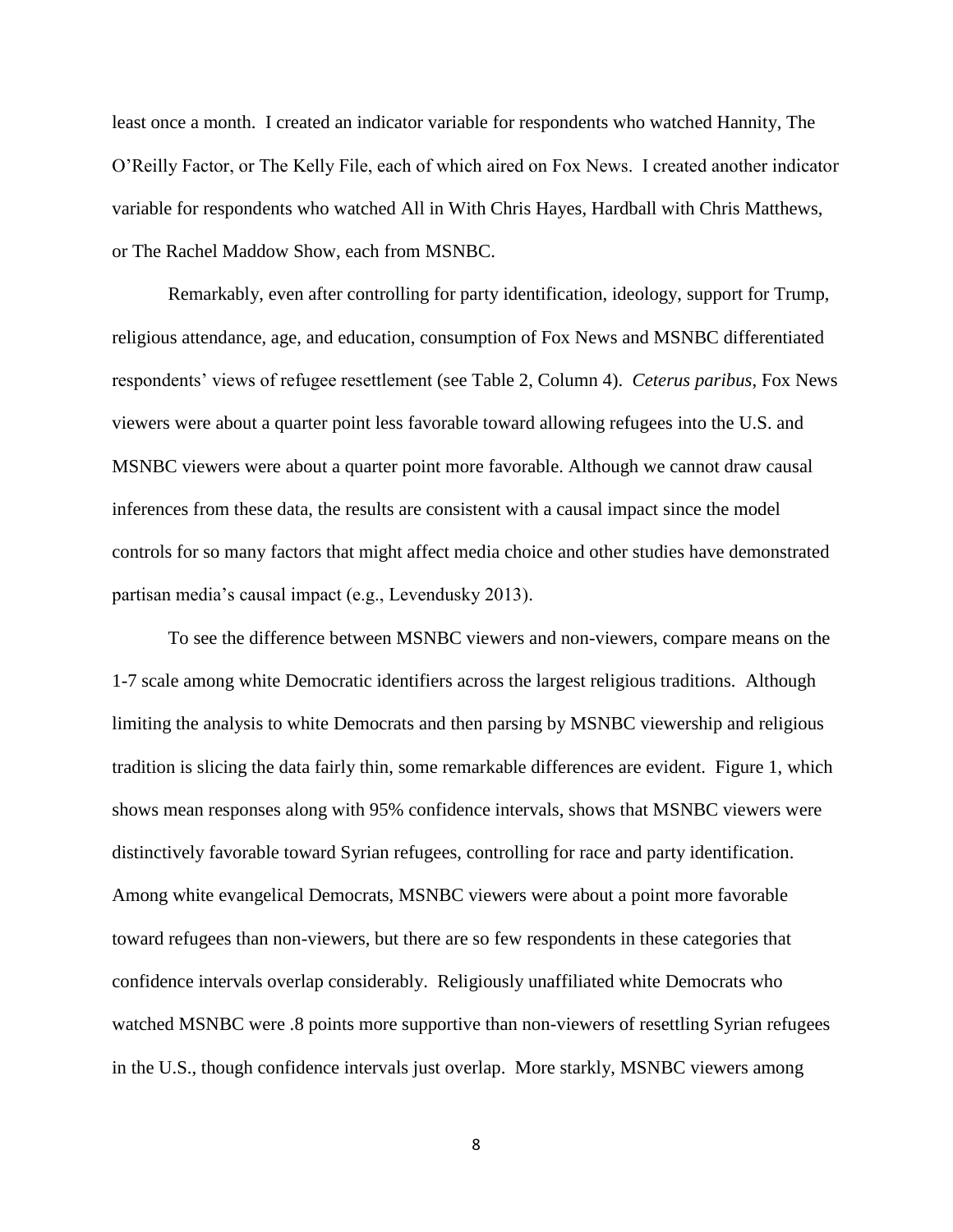white mainline Democrats were 1.7 points more favorable toward Syrian refugees than nonviewers, while white Catholic Democrats who watched MSNBC were just over 1 point more favorable than non-viewers in this group.

We see the reverse pattern for Fox News viewers and white Republicans (see Figure 2). In particular, among white evangelical Republicans, Fox viewers had an average of 1.7, a full 1.5 points below the overall mean and .8 points below their fellow white Republican evangelicals who didn't watch Fox News. If church attendance and watching Fox News are competing sources of information and cues, Fox News is winning.

Other differences in Figure 2 are less dramatic, but still significant. Among white Republican mainline Protestants and Catholics, Fox News viewers scored about .6 points lower than their non-watching counterparts. For religiously unaffiliated white Republicans, the difference was a statistically insignificant .4 points. In short, even among white Republicans, Fox News viewers stand out for their opposition to allowing Syrian refugees into the U.S.

#### **Conclusion**

Democrats, liberals, Trump skeptics, MSNBC viewers, college graduates, the young, Mormons, and regular church attenders were all more favorable than their counterparts toward bringing Syrian refugees to the U.S. That said, party identification and ideology are much more predictive of attitudes toward refugees than is attending religious services. These analyses take a first step toward understanding refugee politics in the U.S. This initial step raises important questions. First, exactly what messages about refugees affect public opinion? To what extent is opposition to resettlement driven by anti-Muslim sentiment, fear of terrorism, economic worries, and/or concern about weakening American culture? I have assumed much about the content,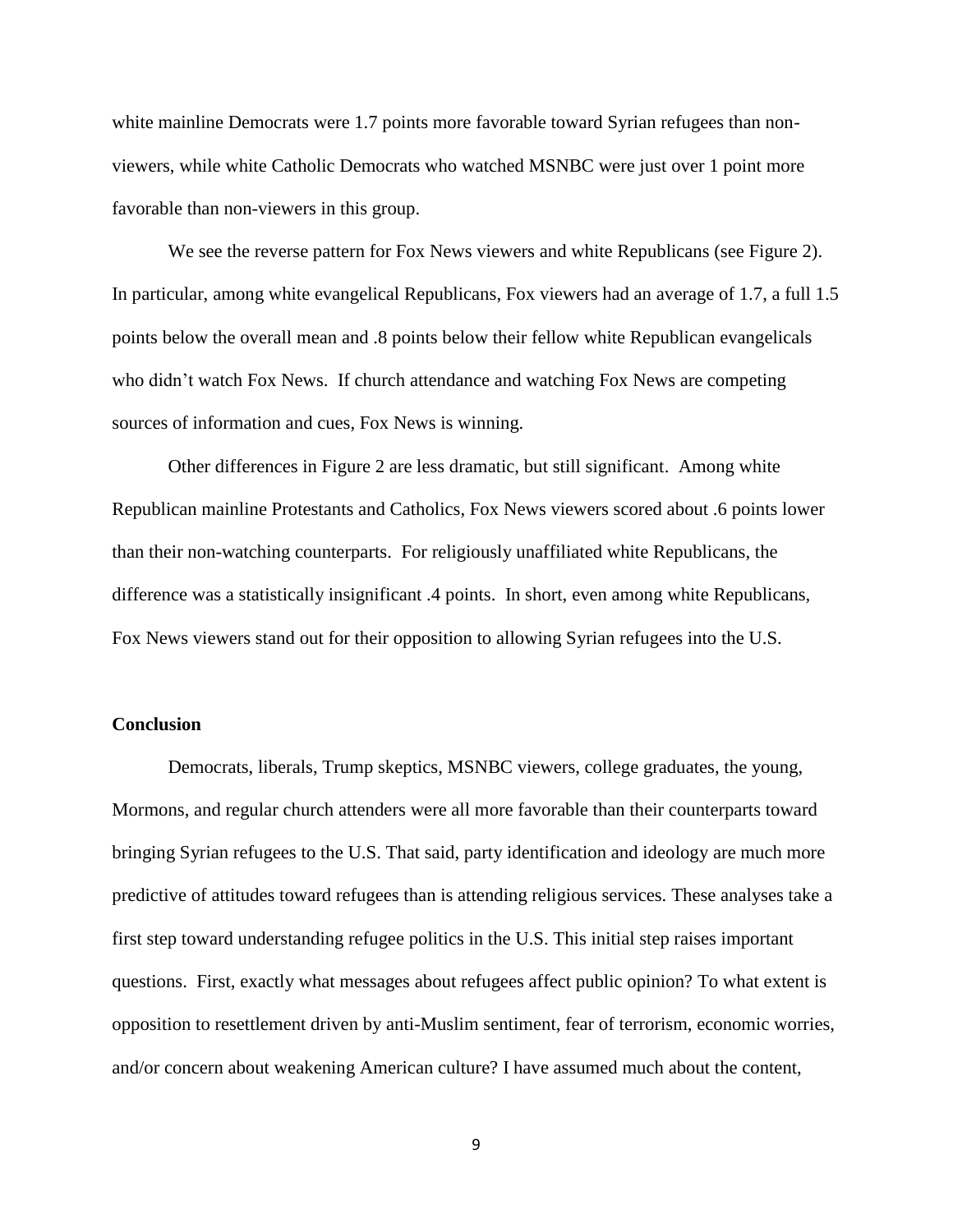exposure to, and acceptance of religious and political messages, making assumptions that are, I think, reasonable and probably correct, but almost certainly over-generalized. Although suggestive, the analyses above cannot establish causal links. Future research should provide more precise measures of message content and employ experimental methods to gauge reactions to those messages.

Why might partisan and ideological effects outweigh religious forces on attitudes toward refugee resettlement? One simple reason may be that partisan messages are so clear, strong, and frequent, compared to religious messages that for some (maybe many) Republicans religious and partisan cues may not have been in much conflict. Individuals may be wholly unaware of religious leaders' statements, which may not be widely reported in news media or at the local level. Moreover, at least among Protestants, few pastors discussed the issue at all during worship services. In a 2016 survey of Protestant pastors, only 32% of evangelical pastors and 41% of mainline pastors said they had *ever* "specifically addressed the Syrian refugee crisis from the pulpit" (LifeWay Research 2016). Furthermore, local pastors may not share their leaders' views on refugee issues. In the same survey, 63% of Baptist pastors said the U.S. "can balance national security and compassion in its response to global refugees," meaning a significant minority may have sided more with Franklin Graham than the Southern Baptist Convention leadership. Even if people know about leaders' pro-refugee statements, presumably they aren't being reminded of them frequently. In contrast, Fox News discussed refugees and the refugee crisis several times a week during the 2016 campaign. Finally, Fox News may have minimized the conflict between religious and partisan cues by highlighting Franklin Graham's views. Fox News mentioned the evangelical leader wary of resettling refugees at least once on 38 separate days during the period of study, compared to just 4 days on MSNBC.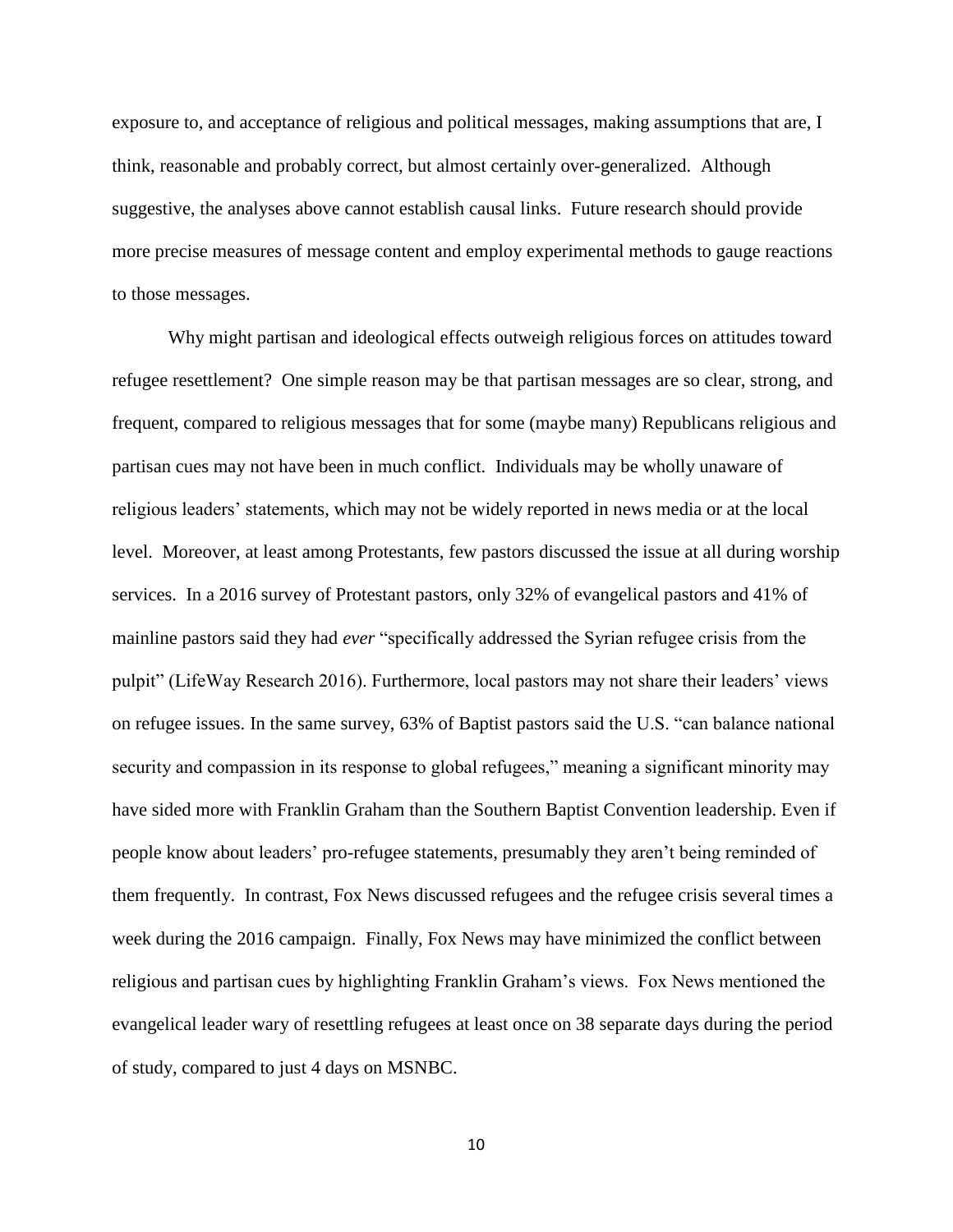As noted above, the LDS community was distinctively supportive of refugees. Mormons' uniqueness is consistent with many of the suggestions in the previous paragraph. Compared to other religious traditions, the LDS tradition has a clearer leadership hierarchy with clear channels of communication and members of the LDS community tend to pay closer attention to leadership messages and shape their attitudes accordingly (e.g., Campbell, Green, and Monson 2014).

Future research should continue to explore attitudes toward refugees and the conditions under which religious forces could unify the public on issues and when they further polarize the public. On many issues, religious cues reinforce partisan and ideological cues, potentially polarizing the public. The similar responses of many religious leaders to the Syrian refugee crisis religion *could* bridge a major partisan divide. So far, they haven't.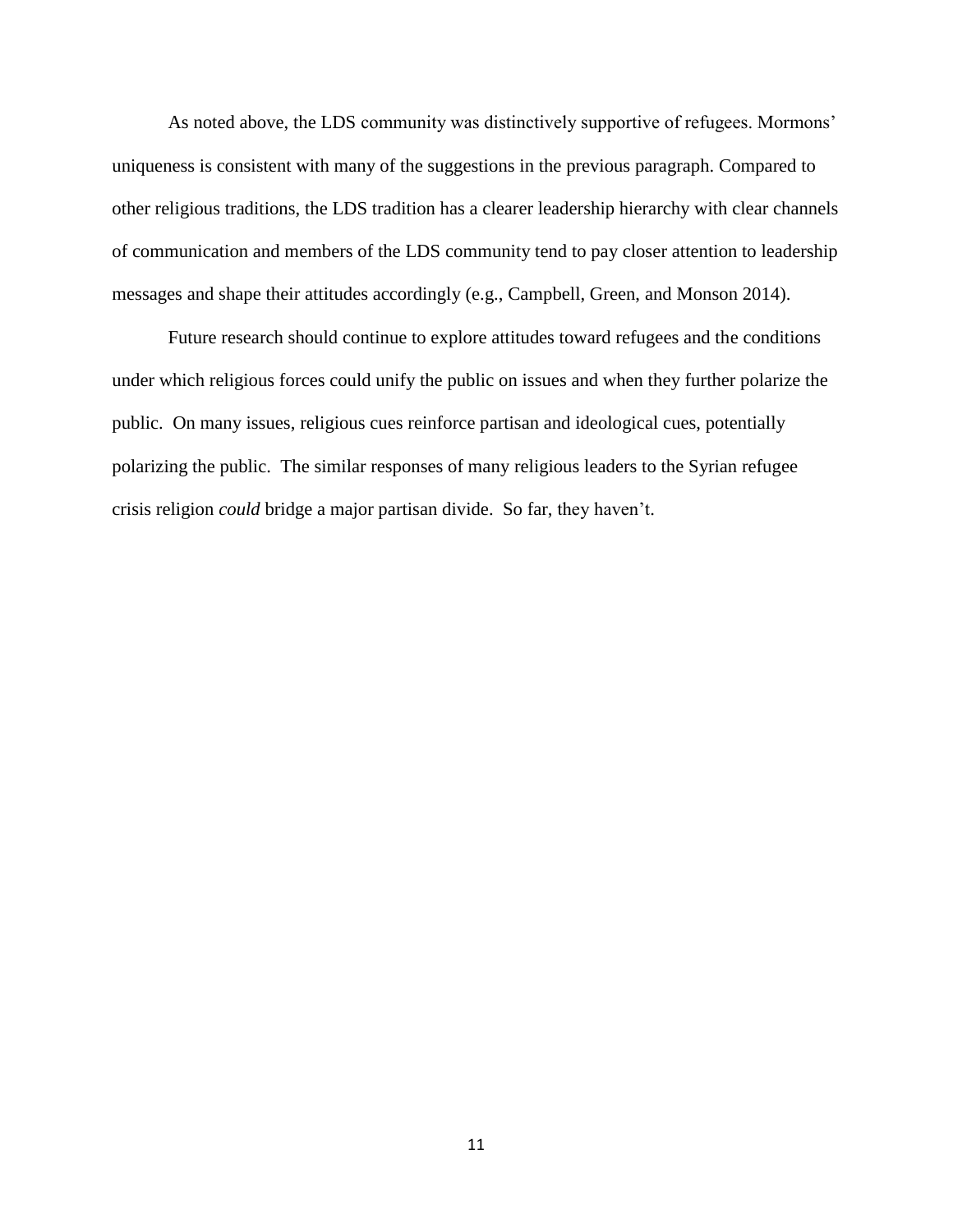#### **Works Cited**

Abramowitz, Alan I. 2010. *The Disappearing Center*. New Haven, CT: Yale University Press.

- Campbell, David E., John C. Green, and J. Quin Monson. 2014. *Seeking the Promised Land: Mormons and American Politics*. New York: Cambridge University Press.
- Djupe, Paul A. and Brian R. Calfano. 2013. *God Talk: Experimenting with the Religious Causes of Public Opinion*. Philadelphia, PA: Temple University Press.
- Djupe, Paul A. and Christopher P. Gilbert. 2009. *The Political Influence of Churches*. New York: Cambridge University Press.
- Green, Emma. 2017. "Where Christian Leaders Stand on Trump's Refugee Policy." *The Atlantic*. 27 January. [https://www.theatlantic.com/politics/archive/2017/01/christians-refugees](https://www.theatlantic.com/politics/archive/2017/01/christians-refugees-trump/514820/)[trump/514820/.](https://www.theatlantic.com/politics/archive/2017/01/christians-refugees-trump/514820/) Accessed 2 June, 2017.
- Greene, William H. and Terry G. Seaks. 1991. "The Restricted Least Squares Estimator: A Pedagogical Note." *The Review of Economics and Statistics* 73(3): 563-567.
- Guth, James L. 2013. "Religion and American Public Attitudes on War and Peace." *Asian Journal of Peacebuilding* 1(2): 227-252.
- Jelen, Ted G. 2009. "Religion and American Public Opinion: Social Issues." In *The Oxford Handbook of Religion and American Politics*, eds. James L. Guth, Lyman A. Kellstedt, and Corwin E. Smidt, 217-242. New York: Oxford University Press.
- Kellstedt, Lyman A. and John C. Green. 1993. "Knowing God's Many People: Denominational Preference and Political Behavior." In *Rediscovering the Religious Factor in American Politics*, edited by David C. Leege and Lyman A. Kellstedt, 53-71. Armonk, NY: ME Sharpe.
- Levendusky, Matthew S. 2013. "Why do Partisan Media Polarize Viewers?" *American Journal of Political Science* 57(3): 611-623.
- LifeWay Research. 2016. "Pastor Views on Refugees." [http://lifewayresearch.com/wp](http://lifewayresearch.com/wp-content/uploads/2016/02/Pastor-Views-on-Refugees-Final-Report-January-2016.pdf)[content/uploads/2016/02/Pastor-Views-on-Refugees-Final-Report-January-2016.pdf.](http://lifewayresearch.com/wp-content/uploads/2016/02/Pastor-Views-on-Refugees-Final-Report-January-2016.pdf) Accessed 2 June, 2017.
- Weber, Jeremy. 2017. "Why Tim Keller, Max Lucado, and Hundreds of Evangelical Leaders Oppose Trump's Refugee Ban." *Christianity Today*. 10 February. [http://www.christianitytoday.com/ct/2017/february-web-only/why-tim-keller-max-lucado](http://www.christianitytoday.com/ct/2017/february-web-only/why-tim-keller-max-lucado-evangelicals-trump-refugee-ban.html)[evangelicals-trump-refugee-ban.html.](http://www.christianitytoday.com/ct/2017/february-web-only/why-tim-keller-max-lucado-evangelicals-trump-refugee-ban.html) Accessed 2 June, 2017.
- Wilson, J. Matthew. 2009. "Religion and American Public Opinion: Economic Issues." In *The Oxford Handbook of Religion and American Politics*, eds. James L. Guth, Lyman A. Kellstedt, and Corwin E. Smidt, 191-216. New York: Oxford University Press.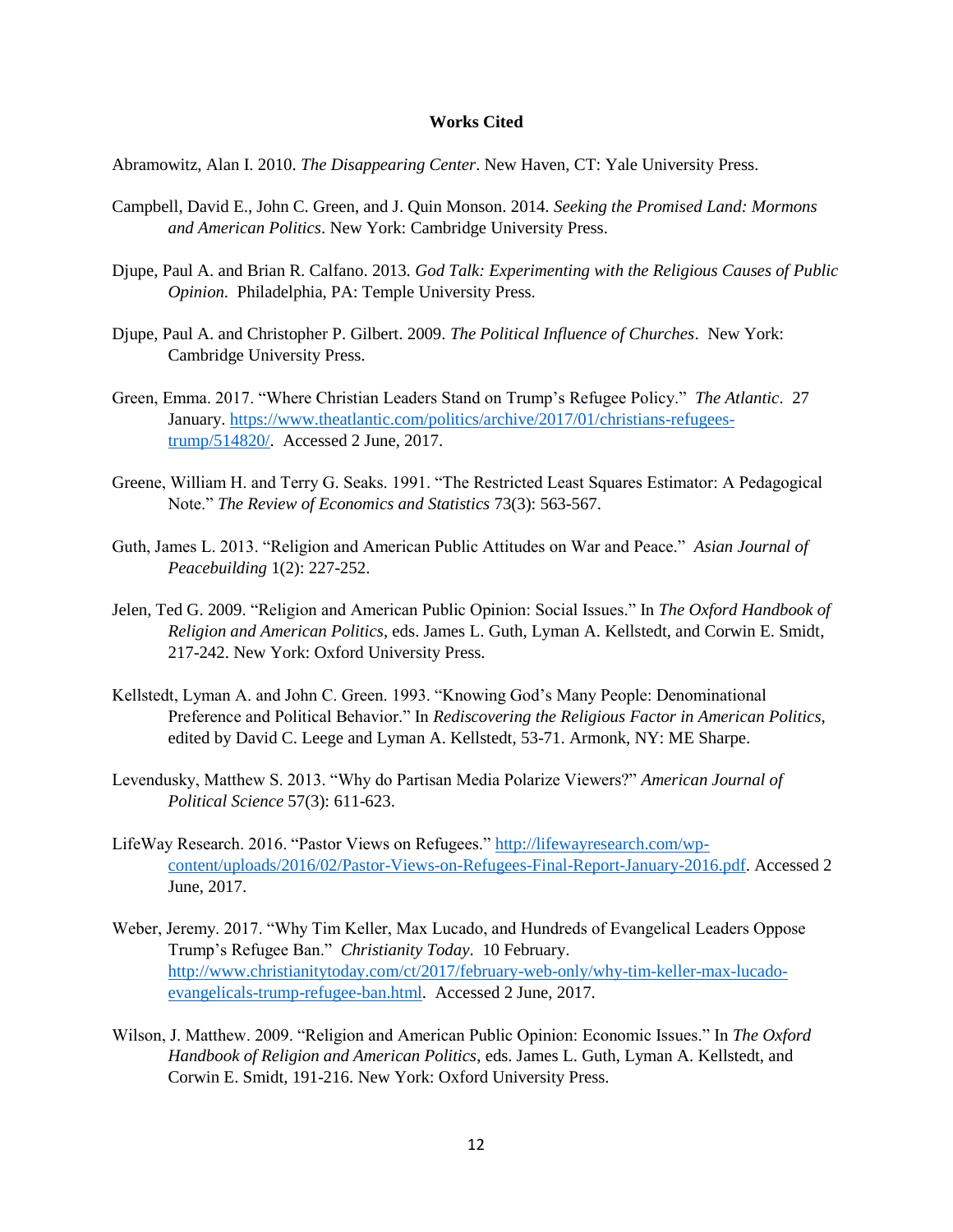|                                  | Pew       |      |                      | <b>ANES Pilot</b> |                      | <b>ANES</b> Pre-election |  |
|----------------------------------|-----------|------|----------------------|-------------------|----------------------|--------------------------|--|
|                                  | % approve | N    | Mean on<br>1-7 scale | N                 | Mean on<br>1-7 scale | N                        |  |
| All                              | 51        | 1502 | 3.24                 | 1199              | 3.23                 | 4234                     |  |
| <b>LDS</b>                       | 58        | 28   | 2.70                 | 15                | 3.94                 | 49                       |  |
| White Evangelical Protestant     | 31        | 282  | 2.51                 | 199               | 2.47                 | 745                      |  |
| <b>White Mainline Protestant</b> | 42        | 211  | 2.89                 | 138               | 3.01                 | 680                      |  |
| <b>Black Protestant</b>          | 58        | 98   | 3.60                 | 80                | 3.45                 | 276                      |  |
| <b>Additional Protestant</b>     | 50        | 88   | 3.12                 | 37                | 3.27                 | 261                      |  |
| White Catholic                   | 51        | 196  | 2.65                 | 152               | 2.82                 | 629                      |  |
| Hispanic Catholic                | 69        | 97   | 3.57                 | 57                | 3.47                 | 213                      |  |
| <b>Additional Catholic</b>       | 55        | 26   | 3.28                 | 20                | 3.92                 | 86                       |  |
| Jewish                           | 70        | 33   | 3.31                 | 30                | 4.51                 | 85                       |  |
| <b>Additional Traditions</b>     | 49        | 103  | 3.86                 | 72                | 3.73                 | 334                      |  |
| Unaffiliated                     | 60        | 340  | 3.78                 | 397               | 3.74                 | 876                      |  |

## **Table 1: Support for Allowing Refugees in the U.S. by Religious Tradition**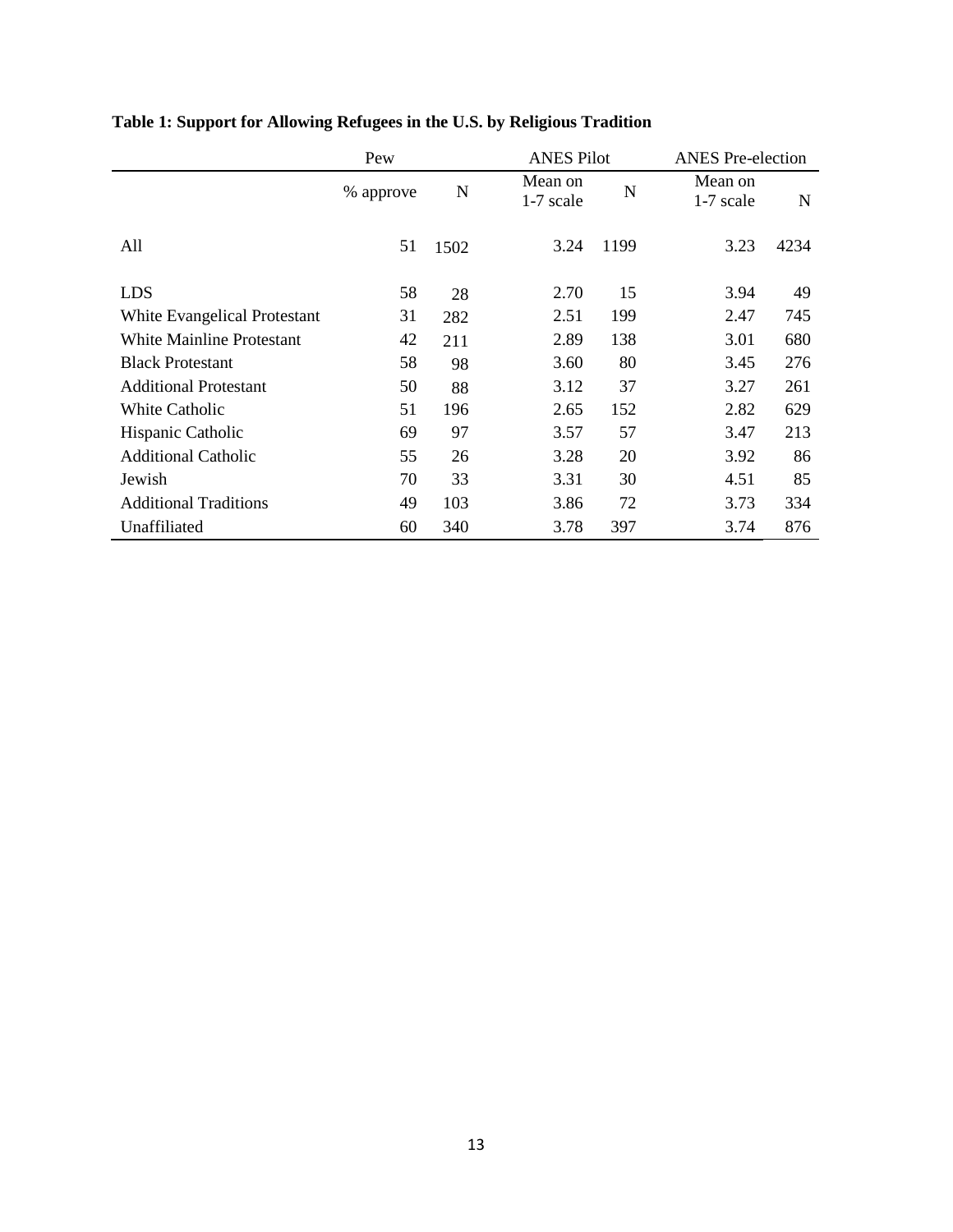|                                  | (1)        | Marginal          | (2)               | (3)              | (4)              |
|----------------------------------|------------|-------------------|-------------------|------------------|------------------|
|                                  | Pew        | Effect            | <b>ANES Pilot</b> | <b>ANES Pre-</b> | <b>ANES Pre-</b> |
|                                  |            | $0 \rightarrow 1$ |                   | election         | election         |
|                                  |            |                   |                   |                  |                  |
| LDS (Mormon)                     | $0.49*$    | .15               | $-0.41$           | $0.71***$        | $0.73***$        |
|                                  | (0.27)     |                   | (0.48)            | (0.21)           | (0.21)           |
| White Evangelical Prot.          | $-0.15$    | $-.05$            | 0.10              | 0.05             | 0.05             |
|                                  | (0.14)     |                   | (0.24)            | (0.11)           | (0.11)           |
| <b>White Mainline Protestant</b> | 0.09       | .03               | 0.14              | $-0.02$          | $-0.02$          |
|                                  | (0.15)     |                   | (0.22)            | (0.09)           | (0.09)           |
| <b>Black Protestant</b>          | $0.00+$    | .00               | $-0.18$           | $-0.29$          | $-0.30$          |
|                                  | (0.26)     |                   | (0.47)            | (0.24)           | (0.24)           |
| <b>Additional Protestant</b>     | $-0.12$    | $-.04$            | 0.08              | 0.02             | $0.00+$          |
|                                  | (0.22)     |                   | (0.41)            | (0.14)           | (0.14)           |
| <b>White Catholic</b>            | 0.16       | .05               | $-0.18$           | $-0.14$          | $-0.14$          |
|                                  | (0.14)     |                   | (0.26)            | (0.10)           | (0.10)           |
| Hispanic Catholic                | 0.09       | .03               | $-0.17$           | $-0.20$          | $-0.18$          |
|                                  | (0.27)     |                   | (0.53)            | (0.22)           | (0.22)           |
| <b>Additional Catholic</b>       | 0.07       | .02               | 0.42              | $0.42*$          | $0.41*$          |
|                                  | (0.32)     |                   | (0.61)            | (0.24)           | (0.24)           |
| <b>Other Religious Tradition</b> | 0.12       | .04               | $0.85**$          | $0.31**$         | $0.31**$         |
|                                  | (0.17)     |                   | (0.36)            | (0.12)           | (0.12)           |
| Unaffiliated                     | $0.24*$    | .08               | 0.36              | 0.13             | 0.14             |
|                                  | (0.13)     |                   | (0.22)            | (0.10)           | (0.10)           |
| Attendance                       | $0.36**$   | .11               | $0.42*$           | $0.45***$        | $0.46***$        |
|                                  | (0.18)     |                   | (0.25)            | (0.11)           | (0.11)           |
| Party ID                         | $-0.84***$ | $-.29$            | $-1.12***$        | $-0.30**$        | $-0.24*$         |
|                                  | (0.14)     |                   | (0.29)            | (0.12)           | (0.13)           |
| Ideology                         | $-0.64***$ | $-.22$            | $-1.54***$        | $-2.29***$       | $-2.18***$       |
|                                  | (0.21)     |                   | (0.32)            | (0.18)           | (0.18)           |
| <b>Support for Trump</b>         | $-0.31**$  | $-.10$            | $-1.85***$        | $-2.26***$       | $-2.20***$       |
|                                  | (0.15)     |                   | (0.23)            | (0.14)           | (0.14)           |
| <b>College Graduate</b>          | $0.44***$  | .15               | $0.50***$         | $0.54***$        | $0.53***$        |
|                                  | (0.10)     |                   | (0.14)            | (0.07)           | (0.07)           |
| White                            | $0.00+$    | .00               | 0.43              | 0.04             | 0.05             |
|                                  | (0.20)     |                   | (0.40)            | (0.16)           | (0.16)           |
| African American                 | $-0.13$    | $-.04$            | 0.13              | $-0.17$          | $-0.15$          |
|                                  | (0.28)     |                   | (0.57)            | (0.25)           | (0.25)           |
| Hispanic                         | $0.48*$    | .16               | 0.81              | 0.05             | 0.07             |
|                                  | (0.26)     |                   | (0.51)            | (0.21)           | (0.21)           |
| Income                           | 0.27       | .09               | $-0.06$           | $0.22*$          | $0.23*$          |
|                                  | (0.17)     |                   | (0.35)            | (0.12)           | (0.13)           |
| Age 18-29                        | $0.57***$  | .19               | $0.75***$         | $0.51***$        | $0.52***$        |
|                                  | (0.14)     |                   | (0.21)            | (0.08)           | (0.08)           |
| Age 30-49                        | $0.24**$   | .08               | $0.33*$           | $-0.14*$         | $-0.13$          |

**Table 2: Support for Allowing Refugees in the U.S.**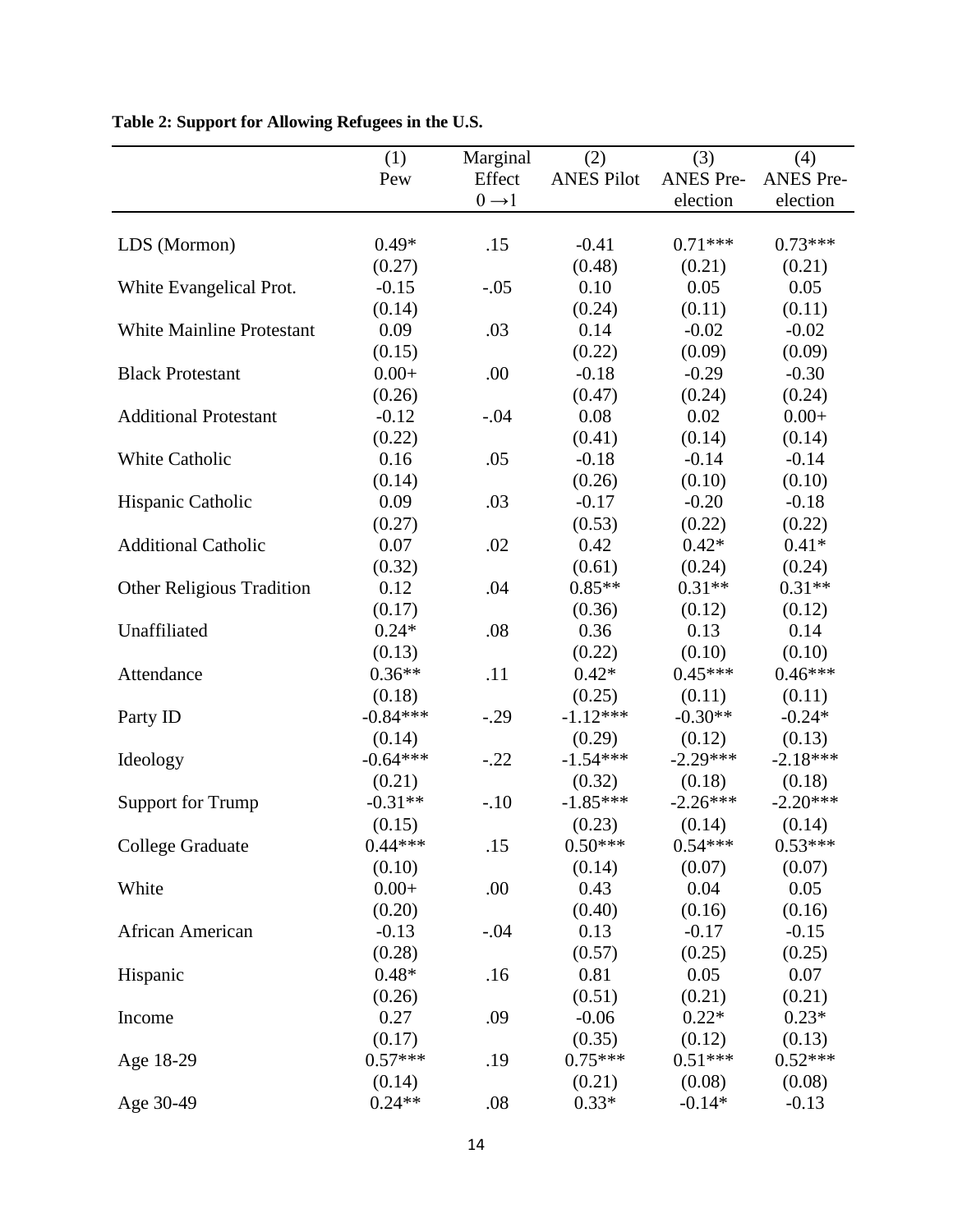| Age $65+$              | 0.14<br>(0.13) | $-0.024$<br>(0.18) | $-0.00$<br>(0.09) | $-0.00$<br>(0.09)    |
|------------------------|----------------|--------------------|-------------------|----------------------|
| <b>Fox News Viewer</b> |                |                    |                   | $-0.26***$<br>(0.07) |
| <b>MSNBC</b> Viewer    |                |                    |                   | $0.26***$<br>(0.10)  |
| Constant               | 0.08           | $4.25***$          | $4.87***$         | $4.78***$            |
|                        | (0.24)         | (0.39)             | (0.16)            | (0.16)               |
| <b>Observations</b>    | 1,255          | 942                | 3,949             | 3,949                |

Standard errors in parentheses, \*\*\*  $p<0.01$ , \*\*  $p<0.05$ , \*  $p<0.1$ . Marginal Effect refers to the average change in probability of approving when varying the value of the given variable from minimum to maximum (0 to 1), as calculated by STATA's margins routine.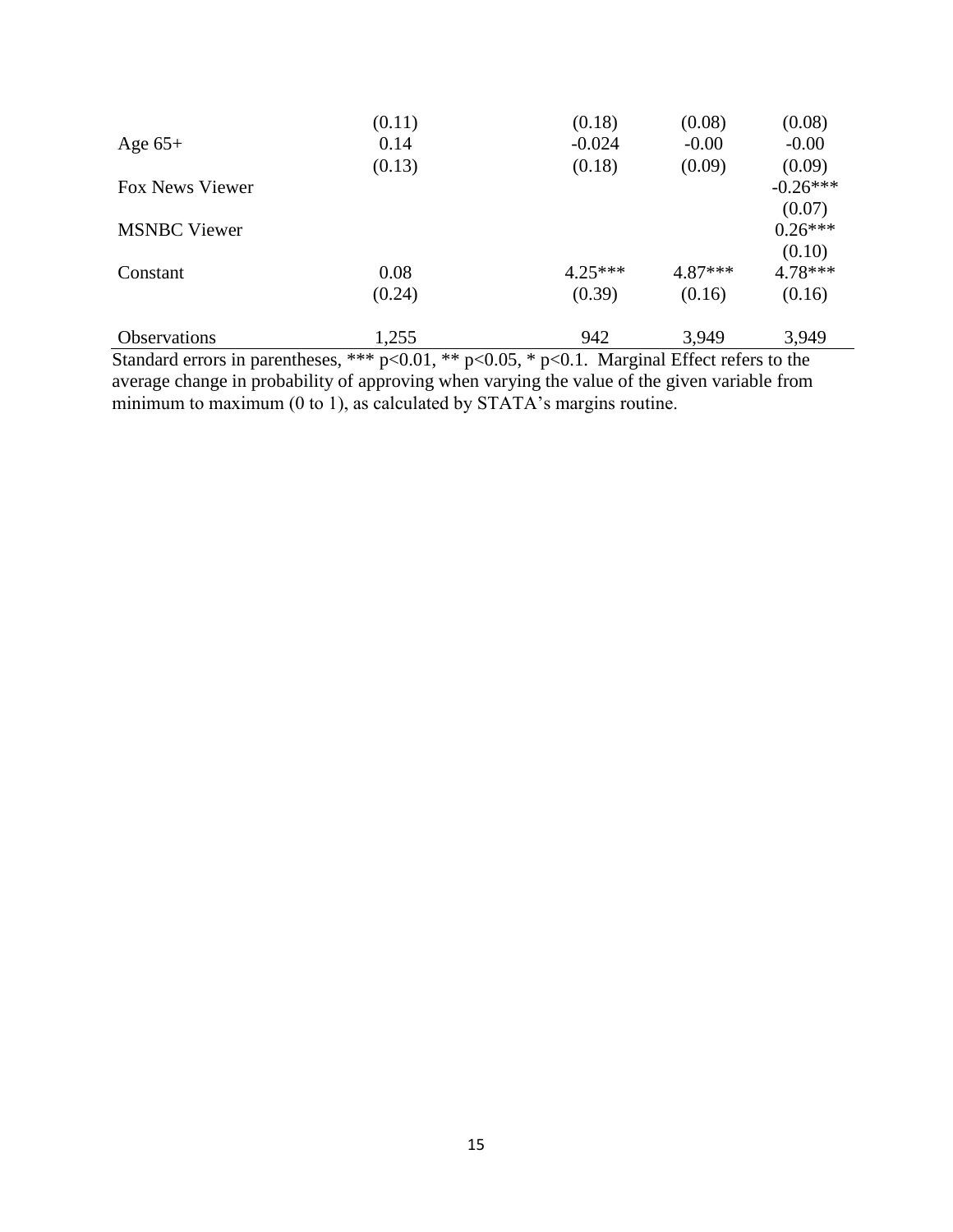

Figure 1: MSNBC and Views toward Refugee Resettlement Among White Democrats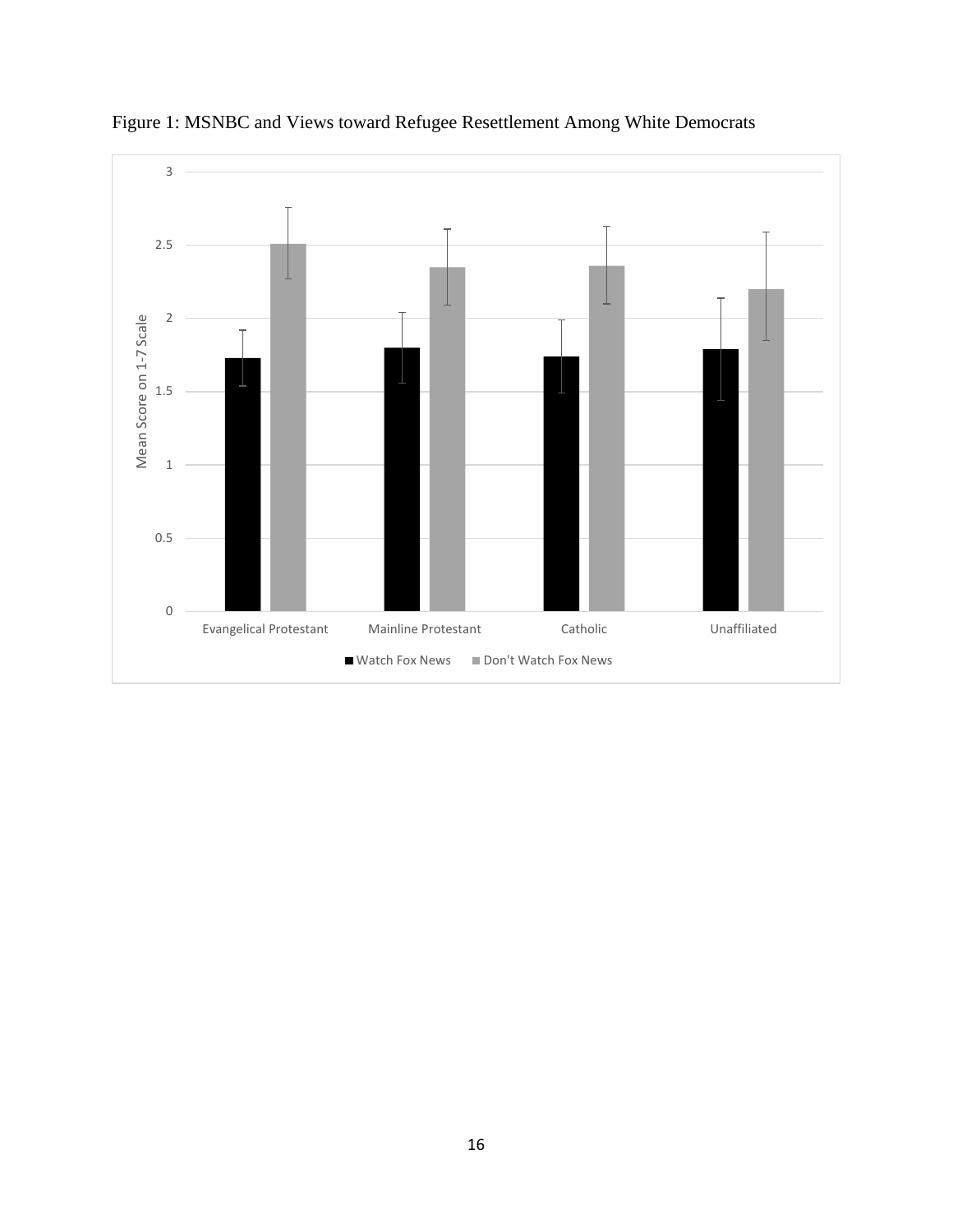

Figure 2: Fox News and Views toward Refugee Resettlement Among White Republicans

 $\overline{\phantom{a}}$ 

<sup>&</sup>lt;sup>1</sup> See [https://www.washingtonpost.com/news/the-fix/wp/2016/10/19/the-final-trump-clinton](https://www.washingtonpost.com/news/the-fix/wp/2016/10/19/the-final-trump-clinton-debate-transcript-annotated/?utm_term=.e76b2919f10f)[debate-transcript-annotated/?utm\\_term=.e76b2919f10f](https://www.washingtonpost.com/news/the-fix/wp/2016/10/19/the-final-trump-clinton-debate-transcript-annotated/?utm_term=.e76b2919f10f)

<sup>2</sup> See [https://www.nae.net/statement-on-syrian-refugee-crisis/.](https://www.nae.net/statement-on-syrian-refugee-crisis/)

<sup>3</sup> See [http://www.sbc.net/resolutions/2273/on-refugee-ministry.](http://www.sbc.net/resolutions/2273/on-refugee-ministry)

<sup>&</sup>lt;sup>4</sup> I use Kellstedt and Green's (1993, 55) denomination-based conceptualization of religious traditions as "alliances of specific denominations representing major cultural divisions."

<sup>&</sup>lt;sup>5</sup> Rather than arbitrarily choosing a religious tradition to exclude, I estimated the model via restricted OLS with the constraint that the coefficients for religious traditions sum to 1. This approach generates parameter estimates interpreted as the deviation of the group's mean from the sample mean (Greene and Seaks 1991).

<sup>6</sup> See, e.g., [http://www.people-press.org/2017/02/16/2-views-of-trumps-executive-order-on](http://www.people-press.org/2017/02/16/2-views-of-trumps-executive-order-on-travel-restrictions/)[travel-restrictions/.](http://www.people-press.org/2017/02/16/2-views-of-trumps-executive-order-on-travel-restrictions/)